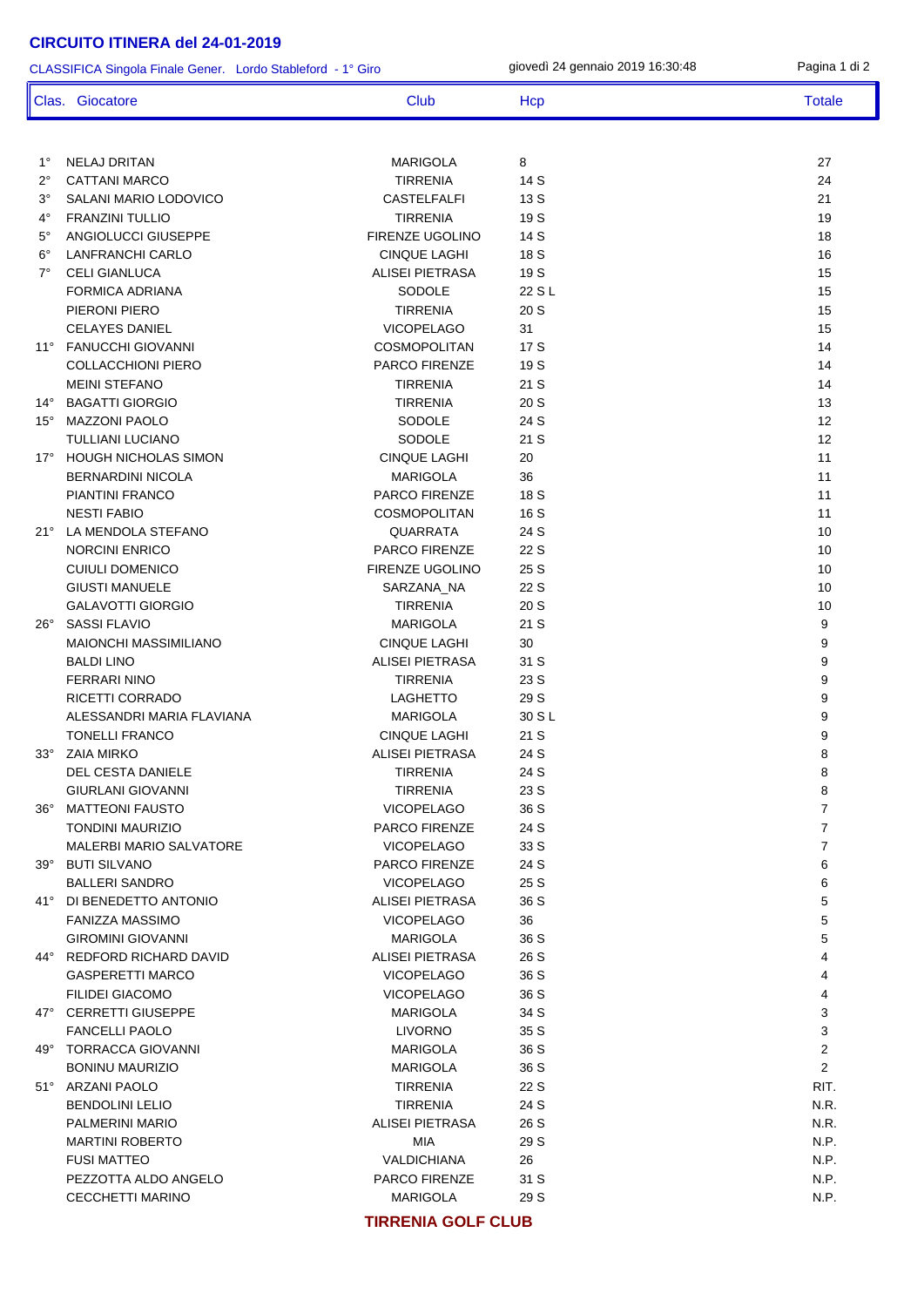| CLASSIFICA Singola Finale Gener. Lordo Stableford - 1° Giro | giovedì 24 gennaio 2019 16:30:48 | Pagina 2 di 2 |               |
|-------------------------------------------------------------|----------------------------------|---------------|---------------|
| ll Clas.<br>Giocatore                                       | Club                             | Hcp           | <b>Totale</b> |
|                                                             |                                  |               |               |
| <b>TOMMASI WALTER</b>                                       | <b>VICOPELAGO</b>                | 36 S          | N.P.          |
| LOGLIO ROBERTO                                              | <b>VICOPELAGO</b>                | 36 S          | N.P.          |
| SIMONINI FRANCO                                             | ALISEI PIETRASA                  | 17S           | N.P.          |
| LOCCATELLI LUCIANA                                          | TIRRENIA                         | 35 S L        | N.P.          |
| RUELLE GIOVANNA                                             | <b>TIRRENIA</b>                  | 21 S L        | N.P.          |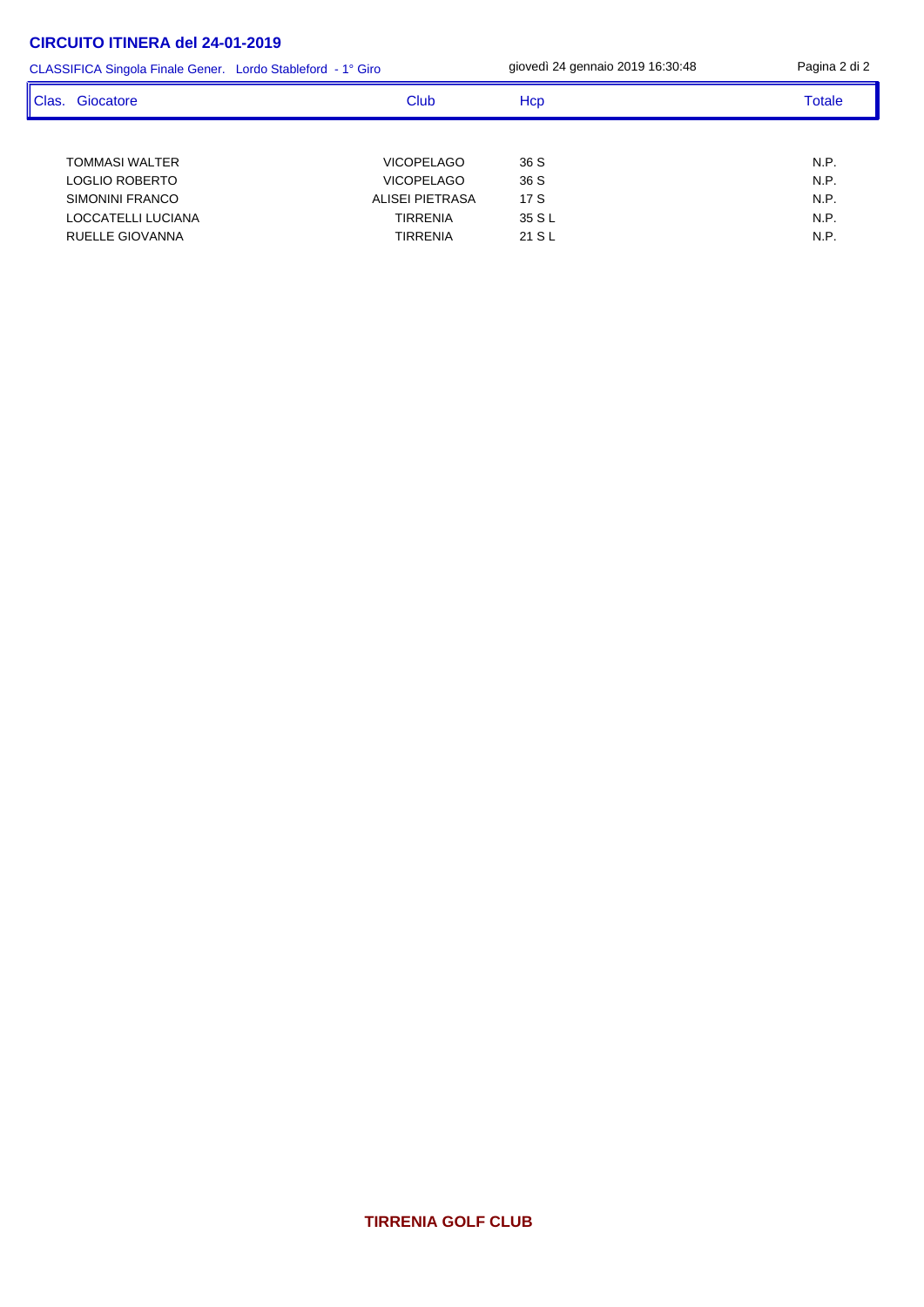|       | CLASSIFICA Singola Finale Gener. 1° Categoria Netto Stableford - 1° Giro |                 | giovedì 24 gennaio 2019 16:29:54 | Pagina 1 di 1 |
|-------|--------------------------------------------------------------------------|-----------------|----------------------------------|---------------|
| Clas. | Giocatore                                                                | Club            | Hcp                              | Totale        |
|       |                                                                          |                 |                                  |               |
|       | NELAJ DRITAN                                                             | <b>MARIGOLA</b> |                                  | 33            |

**TIRRENIA GOLF CLUB**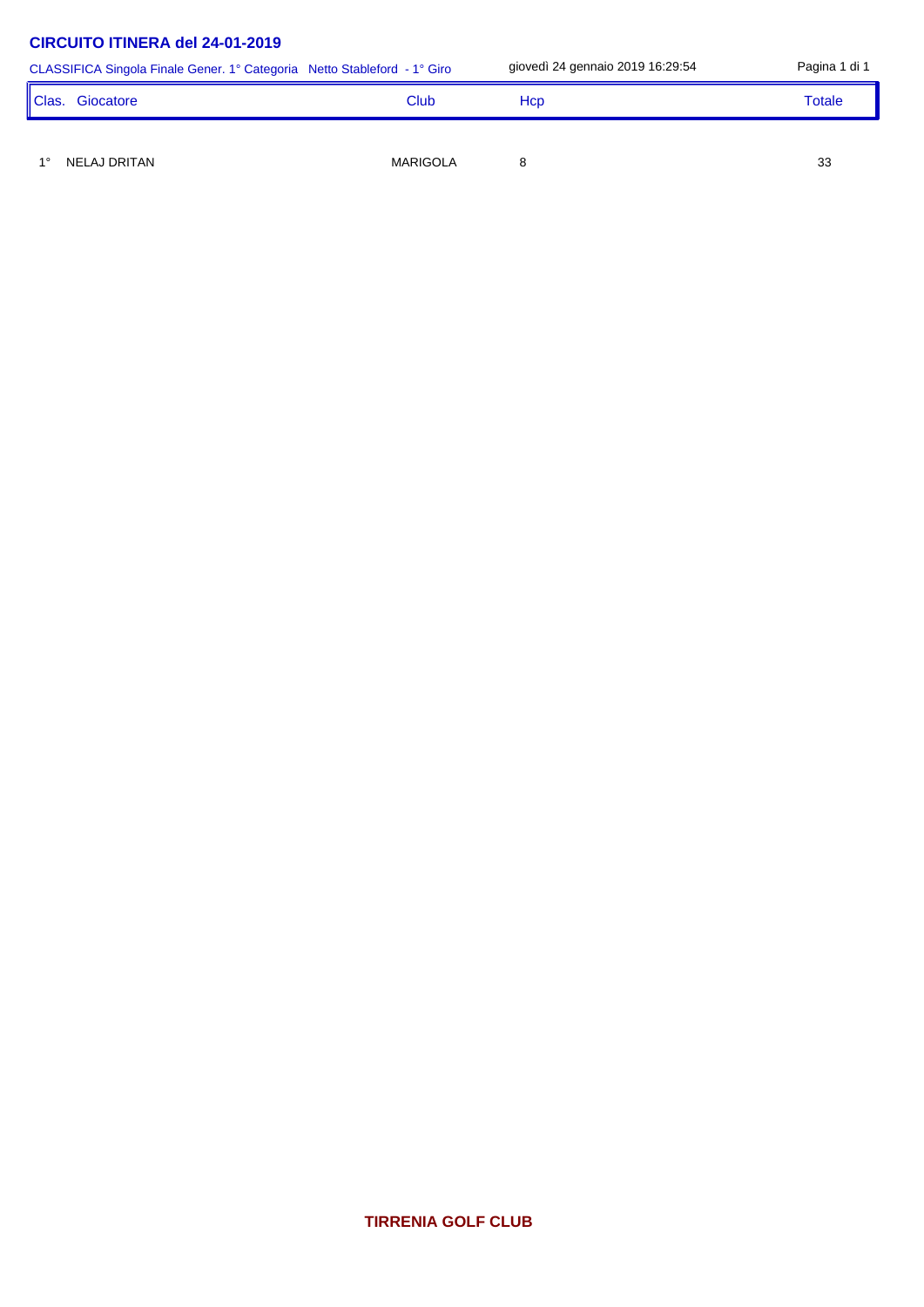|              | CLASSIFICA Singola Finale Gener. 2° Categoria Netto Stableford - 1° Giro |                        | giovedì 24 gennaio 2019 16:28:58 | Pagina 1 di 1 |
|--------------|--------------------------------------------------------------------------|------------------------|----------------------------------|---------------|
|              | Clas. Giocatore                                                          | <b>Club</b>            | Hcp                              | <b>Totale</b> |
|              |                                                                          |                        |                                  |               |
| $1^{\circ}$  | <b>FRANZINI TULLIO</b>                                                   | <b>TIRRENIA</b>        | 19 S                             | 38            |
|              | <b>CATTANI MARCO</b>                                                     | <b>TIRRENIA</b>        | 14 S                             | 38            |
| $3^\circ$    | PIERONI PIERO                                                            | <b>TIRRENIA</b>        | 20S                              | 35            |
|              | <b>MEINI STEFANO</b>                                                     | <b>TIRRENIA</b>        | 21 S                             | 35            |
| $5^\circ$    | <b>FORMICA ADRIANA</b>                                                   | <b>SODOLE</b>          | 22 S L                           | 34            |
|              | SALANI MARIO LODOVICO                                                    | <b>CASTELFALFI</b>     | 13S                              | 34            |
| $7^\circ$    | <b>LANFRANCHI CARLO</b>                                                  | <b>CINQUE LAGHI</b>    | 18 S                             | 33            |
|              | CELI GIANLUCA                                                            | <b>ALISEI PIETRASA</b> | 19 S                             | 33            |
| $9^{\circ}$  | <b>NORCINI ENRICO</b>                                                    | <b>PARCO FIRENZE</b>   | 22 S                             | 31            |
|              | <b>ANGIOLUCCI GIUSEPPE</b>                                               | FIRENZE UGOLINO        | 14 S                             | 31            |
| $11^{\circ}$ | <b>BAGATTI GIORGIO</b>                                                   | <b>TIRRENIA</b>        | 20S                              | 29            |
|              | <b>COLLACCHIONI PIERO</b>                                                | PARCO FIRENZE          | 19 S                             | 29            |
|              | <b>TULLIANI LUCIANO</b>                                                  | <b>SODOLE</b>          | 21S                              | 29            |
| $14^{\circ}$ | <b>PIANTINI FRANCO</b>                                                   | PARCO FIRENZE          | 18 S                             | 28            |
|              | <b>TONELLI FRANCO</b>                                                    | <b>CINQUE LAGHI</b>    | 21 S                             | 28            |
| $16^{\circ}$ | <b>SASSI FLAVIO</b>                                                      | <b>MARIGOLA</b>        | 21S                              | 27            |
| $17^\circ$   | <b>FANUCCHI GIOVANNI</b>                                                 | <b>COSMOPOLITAN</b>    | 17 S                             | 26            |
|              | <b>HOUGH NICHOLAS SIMON</b>                                              | <b>CINQUE LAGHI</b>    | 20                               | 26            |
| $19^\circ$   | <b>NESTI FABIO</b>                                                       | <b>COSMOPOLITAN</b>    | 16 S                             | 24            |
|              | <b>GALAVOTTI GIORGIO</b>                                                 | <b>TIRRENIA</b>        | 20S                              | 24            |
| 21°          | <b>GIUSTI MANUELE</b>                                                    | SARZANA NA             | 22 S                             | 22            |
| $22^{\circ}$ | <b>ARZANI PAOLO</b>                                                      | <b>TIRRENIA</b>        | 22 S                             | RIT.          |
|              | <b>SIMONINI FRANCO</b>                                                   | <b>ALISEI PIETRASA</b> | 17 S                             | N.P.          |
|              | <b>RUELLE GIOVANNA</b>                                                   | <b>TIRRENIA</b>        | 21 S L                           | N.P.          |